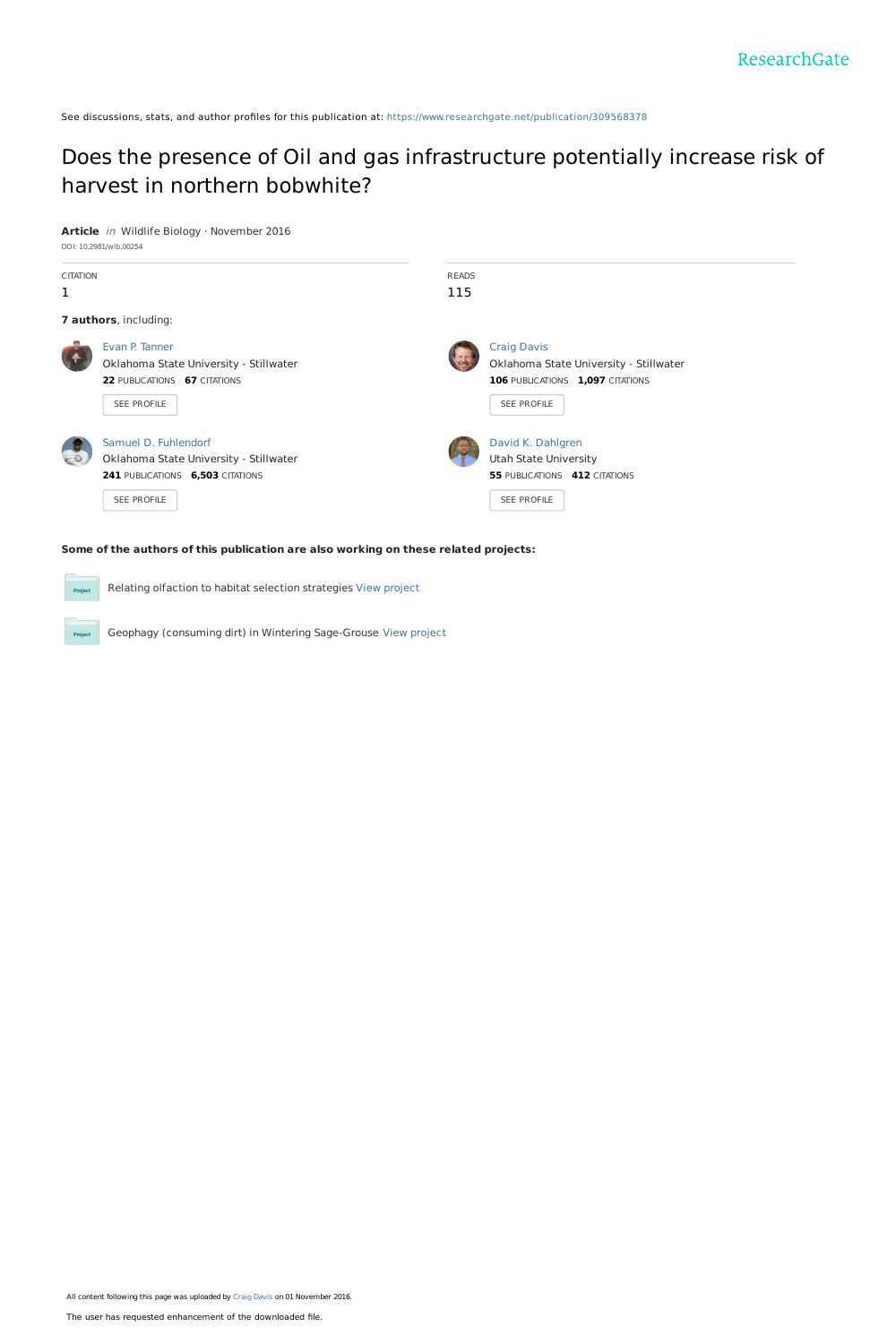

# **Does the presence of Oil and gas infrastructure potentially increase risk of harvest in northern bobwhite?**

Author(s): Evan P. Tanner, R. Dwayne Elmore, Craig A. Davis, Samuel D. Fuhlendorf, David K. Dahlgren, Eric T. Thacker and Jeremy P. Orange Source: Wildlife Biology, 22(6):294-304. Published By: Nordic Board for Wildlife Research DOI:<http://dx.doi.org/10.2981/wlb.00254> URL: <http://www.bioone.org/doi/full/10.2981/wlb.00254>

BioOne [\(www.bioone.org\)](http://www.bioone.org) is a nonprofit, online aggregation of core research in the biological, ecological, and environmental sciences. BioOne provides a sustainable online platform for over 170 journals and books published by nonprofit societies, associations, museums, institutions, and presses.

Your use of this PDF, the BioOne Web site, and all posted and associated content indicates your acceptance of BioOne's Terms of Use, available at [www.bioone.org/page/terms\\_of\\_use.](http://www.bioone.org/page/terms_of_use)

Usage of BioOne content is strictly limited to personal, educational, and non-commercial use. Commercial inquiries or rights and permissions requests should be directed to the individual publisher as copyright holder.

BioOne sees sustainable scholarly publishing as an inherently collaborative enterprise connecting authors, nonprofit publishers, academic institutions, research libraries, and research funders in the common goal of maximizing access to critical research.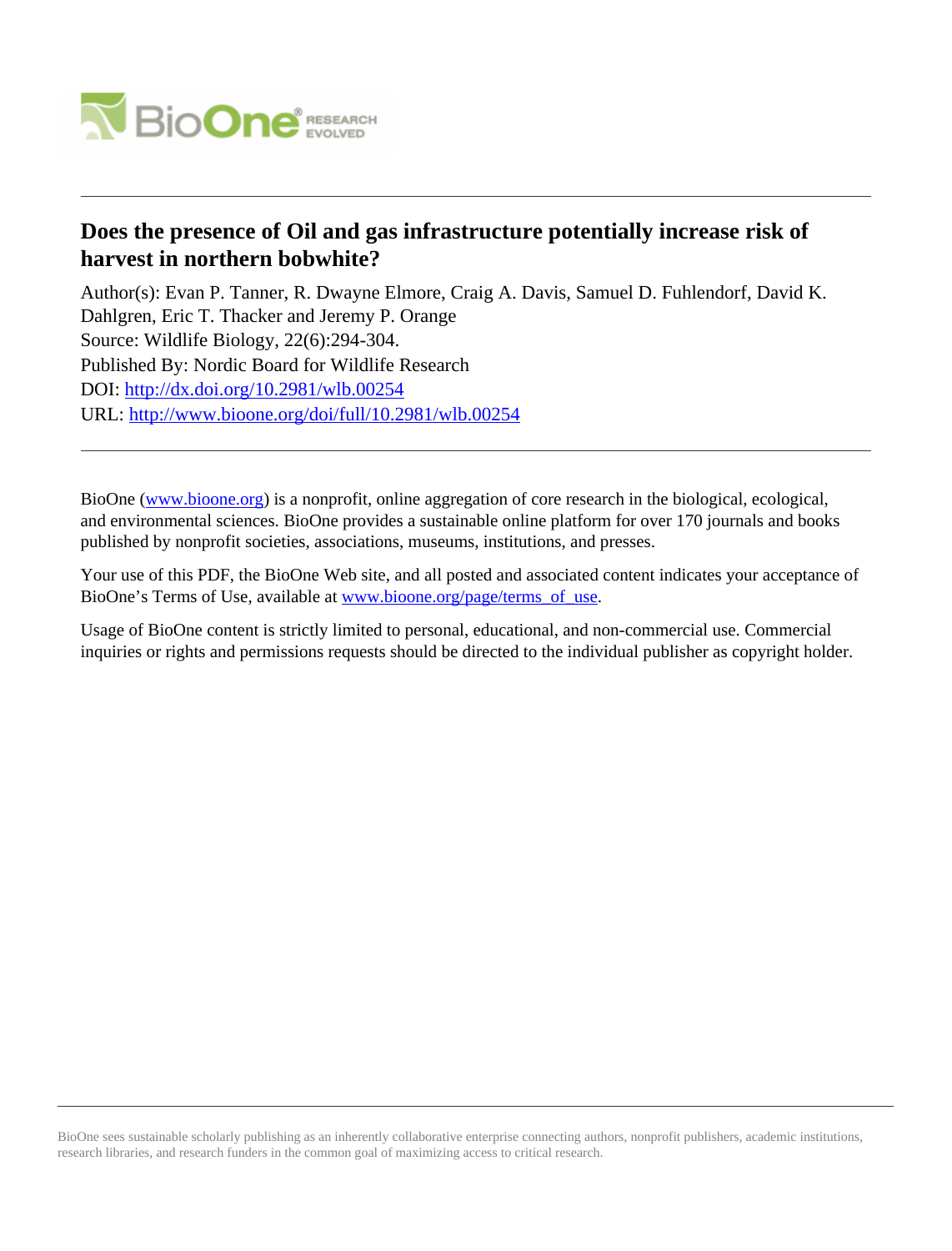# **Does the presence of oil and gas infrastructure potentially increase risk of harvest in northern bobwhite?**

## **Evan P. Tanner, R. Dwayne Elmore, Craig A. Davis, Samuel D. Fuhlendorf, David K. Dahlgren, Eric T. Thacker and Jeremy P. Orange**

*E. P. Tanner (evan.tanner@okstate.edu), R. D. Elmore, C. A. Davis, S. D. Fuhlendorf and J. P Orange, Dept of Natural Resource Ecology and Management, Oklahoma State Univ., Stillwater, OK 74078, USA. – D. K. Dahlgren, Jack H. Berryman Inst., Dept of Wildland Resources, Utah State Univ., Logan, UT, USA. – E. T. Thacker, Dept of Wildland Resources, Utah State Univ., Logan, UT, USA*

Beyond organisms experiencing direct impacts (mortality) from the presence of anthropogenic features, interactive relationships may exacerbate the effects of anthropogenic disturbance within the context of these features. For example, mortality risk may be affected by the road infrastructure associated with energy development by influencing space use of predators including human hunters. To assess these relationships, we conducted research on northern bobwhite *Colinus virginianus* across a hunted and non-hunted area of Beaver River Wildlife Management Area, Oklahoma, using radiotelemetry from 2012–2015. We found that bobwhite mortality risk decreased as the distance from primary roads (m) increased across weeks (hazard ratio [HR] = 1.008, 95% confidence interval [CI] = 1.0003 to 1.0013). The interaction between unit (hunted and non-hunted) and distance from primary roads was not significant ( $HR = 1.00$ , 95% CI = 0.999 to 1.001) indicating that hunting pressure was not a likely explanation for the observed decrease in survival related to primary roads. Bobwhite on the hunted unit avoided exposed soil/sparse vegetation ( $\bar{B} = -0.01$ , CI = -0.02 to -0.002) and bare ground ( $\bar{\beta} = -0.01$ , CI = -0.02 to -0.002) more than bobwhite on the non-hunted unit, however these were weak relationships. No other differences in bobwhite space use were detected related to hunting. Though we were limited to estimating theoretical rather than empirical amounts of hunting pressure during our study, we were unable to detect any negative compounding effects of anthropogenic development and hunting pressure on bobwhite ecology during the hunting season.

Habitat loss has been suggested as the primary contributor to biodiversity loss in North America (Pimm and Raven 2000). This is likely most evident within native prairie rangelands, which have been the most altered biome in North America (Samson and Knopf 1994, Askins et al. 2007). Such extensive losses of these native ecosystems have resulted in extensive declines of many flora and fauna (Samson and Knopf 1994), though biodiversity loss may be most evident in the avian guilds associated with these systems (Sauer et al. 2014). Though there are a number of anthropogenic causes that have contributed (Manning 1995), increases in energy development have recently led to significant changes (i.e. fragmentation) and a continued trend in the loss of area (Kuvlesky et al. 2007, Gilbert and Chalfoun 2011, Allred et al. 2015). This trend is projected to continue, and increases in infrastructure related to future energy demands will make temperate grasslands one of the most impacted ecosystems based on this anthropogenic development (McDonald et al.

2009). However, the impact of this anthropogenic development may vary both spatially and temporally (Loss 2016), and understanding what influences this variability will continue to be important as energy demands increase.

Energy development and its related infrastructure have existed in much of North America within the context of recent history (Braun et al. 2002). However, technological advances and increased demand in local and global markets may lead to wildlife coping with unprecedented levels of this development (Arnett et al. 2007, Johnson and Lefebrve 2013, Souther et al. 2014). Effects of energy development on wildlife are complex and extensive, and can be related to increases in noise and light pollution (Barber et al. 2010, Blickley et al. 2012, Shannon et al. 2016, Swaddle et al. 2015), direct mortality from collisions (Kunz et al. 2007, Loss et al. 2013), and behavioral changes (i.e. shifts in space use and/or movement patterns) from activity and habitat fragmentation (Slater and Smith 2010, Hovick et al. 2014, Winder et al. 2014, Ludlow et al. 2015, Mutter et al. 2015).

Within the context of prairie avifauna, past research has focused on assessing the impacts of energy development on resident ground nesting Galliformes. This is because their life history strategies could make them more vulnerable to human

This work is licensed under a Creative Commons Attribution 4.0 International License (CC-BY) <http://creativecommons.org/ licenses/by/4.0/>.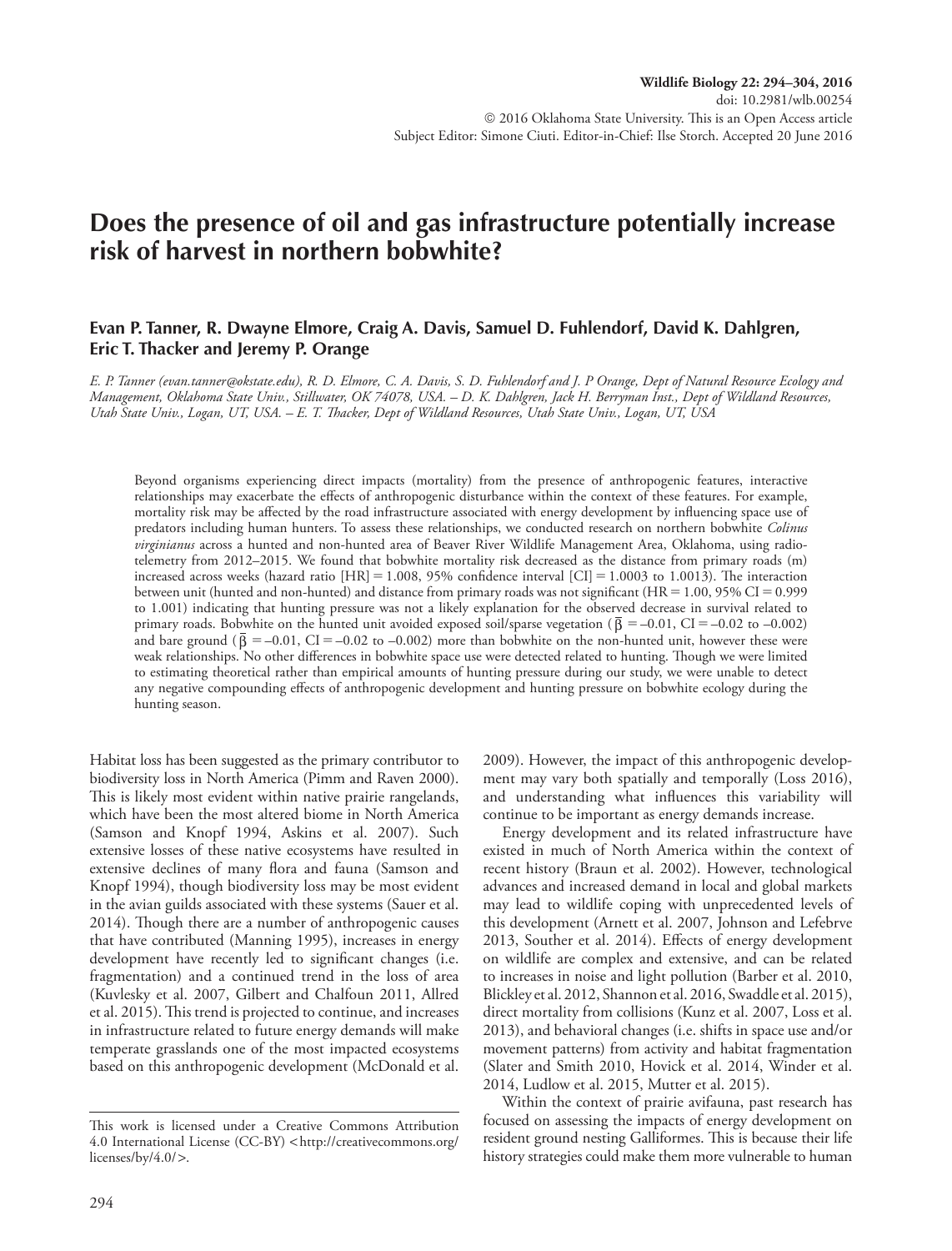development when compared to migratory species (Storch 2007, Hovick et al. 2014, Winder et al. 2014). Oil and gas structures have been shown to have the largest impact on behavioral responses of grouse species, while roads associated with these structures have also been shown to influence their behavior (Pitman et al. 2005, Hagen et al. 2011, Blickley et al. 2012). Furthermore, wind energy development can alter behavioral patterns and nesting/brooding success of prairie grouse species (Lebeau et al. 2014, Winder et al. 2014). Most other Galliformes have received little attention with regards to responses to anthropogenic development. In a notable exception, Dunkin et al. (2009) reported that northern bobwhite *Colinus virginianus* (hereafter: bobwhite) tended to avoid fences and were attracted to roads, while they exhibited no behavioral response to oil and power line structures.

Northrup and Wittemyer (2013) characterized the observed and potential impacts of energy development on wildlife species, identifying the importance of understanding compounding factors that can lead to wildlife impacts when increased development occurs. More specifically, they listed increased hunting pressure as an identified impact of oil/ gas development on wildlife populations. Though increased hunting pressure is an identified impact, it is the least studied impact among research to date (Northrup and Wittemyer 2013). The interaction between anthropogenic development and hunting pressure could exacerbate impacts on wildlife if game species are attracted to roads or linear features (Dunkin et al. 2009) or if development is focused on public lands where hunting pressure is high. For instance, the infrastructure that comes with energy development on public hunting lands (roads, well pads, etc.) could increase access for hunters which in turn may increase harvest-induced mortality. Such a change in space use and behavior by hunters can increase the potential for additive harvest in bobwhite populations (Roseberry 1979, Williams et al. 2000). Thus, regional patterns in anthropogenic development on public lands could have unintended negative consequences related to hunting that may ultimately affect population levels (Williams et al. 2004).

In this study, we sought to determine if oil/gas development and associated infrastructure affected non-breeding season ecology (i.e. survival, space use, and movement patterns) of bobwhite on hunted and non-hunted areas. As we were interested in identifying compounding effects between hunting pressure and anthropogenic development, we focused our study on the non-breeding season. Our objectives were to: 1) determine if weekly mortality risk differed between hunted and non-hunted bobwhite in relation to anthropogenic features, 2) determine if bobwhite covey (wintering groups with  $>$  1 individual) space use was influenced by anthropogenic features and/or hunting, and 3) determine if bobwhite covey movement was influenced by hunting.

## **Methods**

#### **Study area**

We conducted our research at the Beaver River Wildlife Management Area (WMA) which is located in Beaver County, OK (36°50′21.62″N, 100°42′15.93″W). The total area of the WMA is approximately 11 315 ha, however for our research, the WMA was divided into two separate units (Beaver River Unit 6824 ha; McFarland Unit 4491 ha), in which the Beaver River Unit was exposed to hunting pressure while the McFarland Unit was not. Unit boundaries were separated by barbed wire fencing and had signs indicating whether or not bobwhite hunting was permitted based on our study design. Both units primarily consist of upland areas dominated by tivilo fine sand soils and a floodplain dominated by lesho silty clay loam. Areas bordering the WMA consisted of private property with land use practices that included grazed rangelands, Conservation Reserve Program (CRP) enrollment and row crops. The only nonprivate property that bordered the WMA was a city park on the eastern boundary, which was used for off-road vehicle recreation and hiking. We were unable to determine if adjacent private properties experienced hunting pressure. However, hunting on these properties would not have occurred without consent from landowners and no hunting was permitted within the boundary of the city park.

Anthropogenic features on the WMA consisted of roads, power lines, buildings and oil/gas structures. Power lines were not included in our analyses as very few of these features existed within our study area and bobwhite rarely encountered them (density of 0.08/km2). Overall density of roads was 2.12 km/km2. Additionally, there were six buildings (0.05 structures/km2) and 94 oil/gas structures (0.83 structures/km2) on our study area. A study area map illustrating the spatial orientation of roads, buildings, oil/gas structures, and hunting units at Beaver River WMA is given in the supplementary material (Supplementary material Appendix 1 Fig. A1).

During our study, quail hunting season began on 10, 9 and 8 November in 2012, 2013 and 2014 respectively and ended on February 15 of the following year for all three years. Hunting activity was recorded for all two week periods during our study except weeks 8–9 of each year (Christmas and New Year holiday). However we suspect there was hunting activity occurring during these periods though technicians were not available to verify.

During the course of the study, annual precipitation was 34.44, 50.29 and 39.42 cm in 2012, 2013 and 2014 respectively, while the long term (1895–2014) average annual precipitation for this region is 49.63 cm. Climate data were obtained from the Beaver Mesonet station (Brock et al. 1995, McPherson et al. 2007). At no time were our two study units out of drought conditions (The National Drought Mitigation Center, Lincoln, Nebraska, USA).

### **Vegetation map development**

An unsupervised maximum combined vegetation classification method was used to develop our vegetation map from 2 m resolution satellite imagery using ArcMap 10.1. Aerial imagery was collected in July 2013 when cloud cover was minimized. This method resulted in 65 different classes which were reclassified into 10 ecologically meaningful cover types based on field observations and 214 ground-truthed points. The primary cover types that comprised both units were: mixed shrub (consisting of sand plum *Prunus angustifolia*, fragrant sumac *Rhus aromatic*, and sand sagebrush *Artemisia filifolia*), sand sagebrush, mixed grass (little bluestem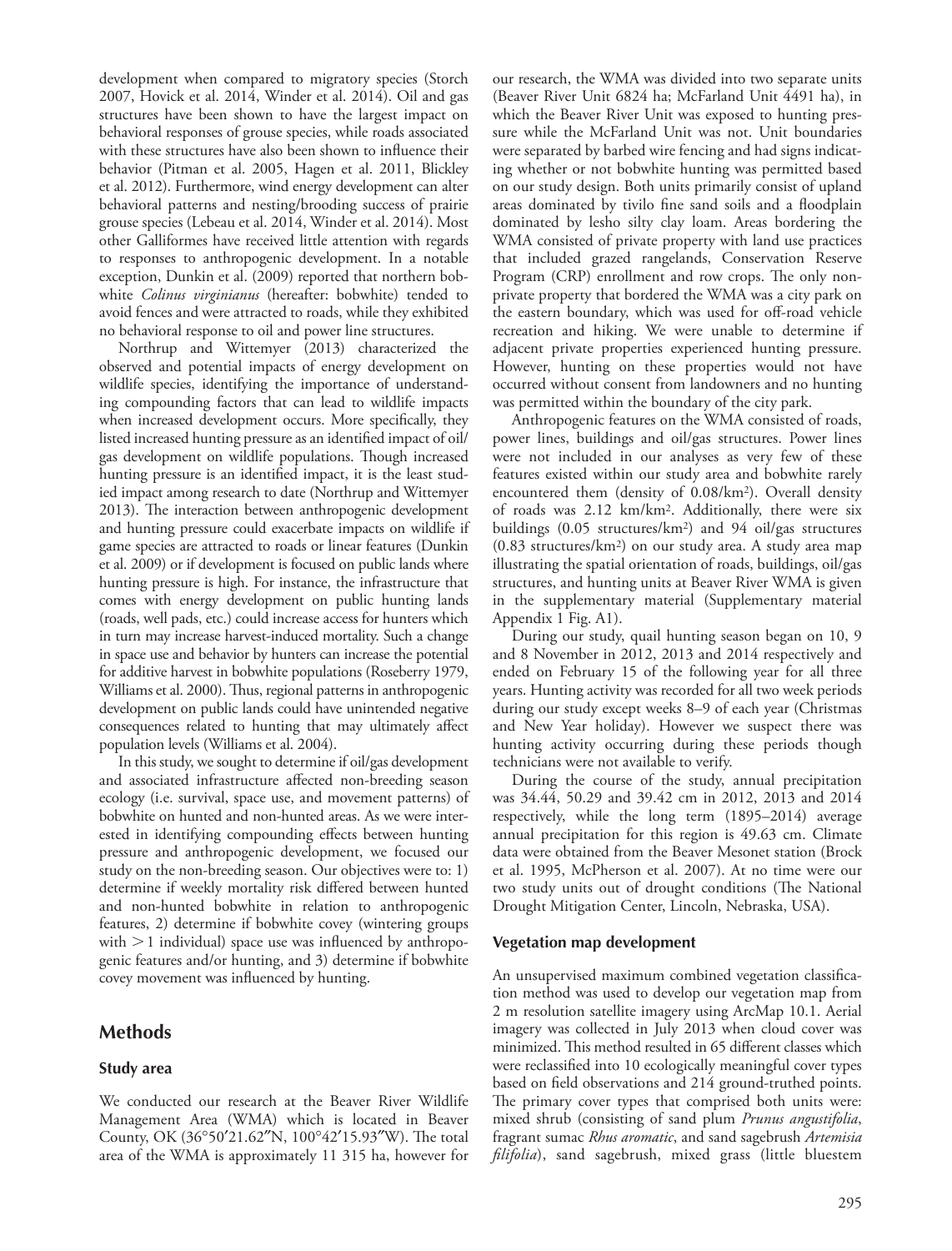*Schizachyrium scopariu*, switchgrass *Panicum virgatum*, bromes [*Bromus* spp.; non-native]), short-grass/yucca *Yucca glauca*, sparse vegetation/exposed soil, bare ground, salt cedar (*Tamarix* spp*.*; non-native), open water, developed housing, and food plots (primarily winter wheat *Triticum aestivum*). A more detailed description of plants found within these cover types is described in Tanner et al. (2015).

### **Radio-telemetry**

Bobwhite were captured between 2012–2015 using walk-in funnel traps (Stoddard 1931). We attached a necklace-style radio transmitter weighing 6 g if a bird met a minimum body mass requirement of 130 g. We located radio-marked individuals a minimum of three times per week. Locations of individuals were determined using the homing method (White and Garrot 1990). We homed in on individuals to within 15 m and recorded the distance and azimuth to the actual bird location as well as recording the Universal Transverse Mercator (UTM) coordinates of the observer with a GPS. Individuals and coveys were located at different times across days to capture any variability of diurnal patterns throughout the non-breeding season. When a mortality signal occurred (12-h signal), we located the collar and confirmed the mortality. Mortalities were categorized as avian, mammalian, unknown, or other based on evidence at the mortality site. A detailed explanation of radio-tracking methods is described in Tanner et al. (2015). All trapping and handling methods were approved by the Oklahoma State University's Institutional Animal Care and Use Committee Permit (no. AG-11-22).

To estimate the accuracy of our telemetry locations, we conducted a telemetry error trial in which each researcher  $(n=12)$  conducted 10 repeated telemetry trials. These trials consisted of individuals estimating the location of a radio transmitter with a known location via homing techniques across 10 random locations within the WMA. The estimated telemetry error during the course of our study was 8.97 m  $(95\% \text{ CI} = 6.48 \text{ to } 11.46).$ 

For all analyses in our study, if an individual or covey changed units (hunted or non-hunted) during our monitoring period, we censored that individual or covey from our study. With respect to our survival analysis, two, ten, and nine individuals changed units during the 2012–2013, 2013–2014 and 2014–2015 non-breeding seasons, respectively. For our space use analysis, only one covey had an estimated home range that overlapped between units.

#### **Andersen–Gill models**

We used Andersen–Gill (AG) models to estimate hazard rates for bobwhite across both units (Andersen and Gill 1982) using the survival package in program R (ver. 3.1.1, <www.r-project.org>). We used AG models due to monitoring gaps and left-truncated data entry for individuals (based on staggered entry design, Pollock et al. 1989). This model is similar to a Cox proportional hazard model (CPHM), however it allows for time-varying covariates when estimating hazard rates (Fleming and Harrington 1991, Therneau and Grambsch 2000, Murray 2006, Fieberg and DelGiudice 2009). To estimate bobwhite hazard rates, we left-censored individuals if they entered the population after our initial

time interval (1 October) and right-censored individuals if their fate was unknown (Johnson et al. 2004). We also censored individuals that did not survive the first seven days after they were released to control for any effects of capture myopathy (Guthery and Lusk 2004).

Our dataset consisted of 26 time intervals, which were the number of weeks during the non-breeding season (1 October – 31 March). To estimate the effects of anthropogenic features on bobwhite survival, we estimated the mean weekly Euclidean distance (m) to a feature for each individual. This consisted of distance to: oil/gas structures, buildings, and the four different road types (county road, primary WMA roads, restricted access WMA roads [truck and all-terrain vehicle {ATV} traffic], and restricted access WMA roads [ATV traffic only]). We included both functioning and non-functioning oil/gas structures in our analysis as we were primarily interested in responses to the structure (and associated roads) rather than actual activity. Only 6% of oil/gas structures within our study units were considered non-functioning. Furthermore, there were no new oil/gas structures developed during the course of our study, and direct human activity related to oil/gas development was limited to periodic maintenance checks throughout the year. All oil/gas structure locations used in our study consisted of pumpjacks, condensate tanks and meter stations and were within 15 m in height. Spatial oil/gas structure data were obtained through the Oklahoma Corporation Commission in 2013 and were verified through ground-truthing efforts. County road data were obtained from the Oklahoma Department of Transportation (<http://okmaps.org/ogi/search. aspx>), while buildings and all other road data were hand digitized and confirmed via ground-truthing. To determine if the presence of hunting affected survival in our population, we also included a categorical variable based on the unit in which an individual occurred. Other categorical variables included in our analysis were age (adult or juvenile) and year (2012–2013 (year 1), 2013–2014 (year 2) and 2014– 2015 (year 3)). Sex (male or female) of individuals was not included as a covariate in our survival analysis as we expected no difference in harvest rates (Shupe et al. 1990) or survival (Cox et al. 2004, Seckinger et al. 2008, Tanner et al. 2012) between sexes for the nonbreeding season.

The primary assumption of the AG model, like the CPHM, is that hazards from covariates are proportional over time (Johnson et al. 2004). To test this assumption, we plotted Schoenfeld residuals and assessed significant deviances of residual plots from 0 (Therneau et al. 1990, Fox 2002). We stratified our third road category (restricted access roads [truck and ATV traffic]) values into three distance categories ( $500$  m, 500–1499 m, and  $\geq$  1500 m) as this variable did not meet the proportional hazard assumption (Fox 2002). Finally, we included a global model in our survival analysis, which included the additive effects of all variables of interest.

We used Akaike's information criterion adjusted for small sample sizes  $(AIC<sub>c</sub>)$  to rank models relating covariates to hazard rates for bobwhite over the non-breeding season. We considered models with a  $\Delta AIC_c \leq 2$  to be plausible models and determined those to be the most parsimonious based on model weights  $(w_i)$  and  $\Delta AIC_c$  values (Burnham and Anderson 2002). We built models that we found biologically meaningful or models that specifically addressed our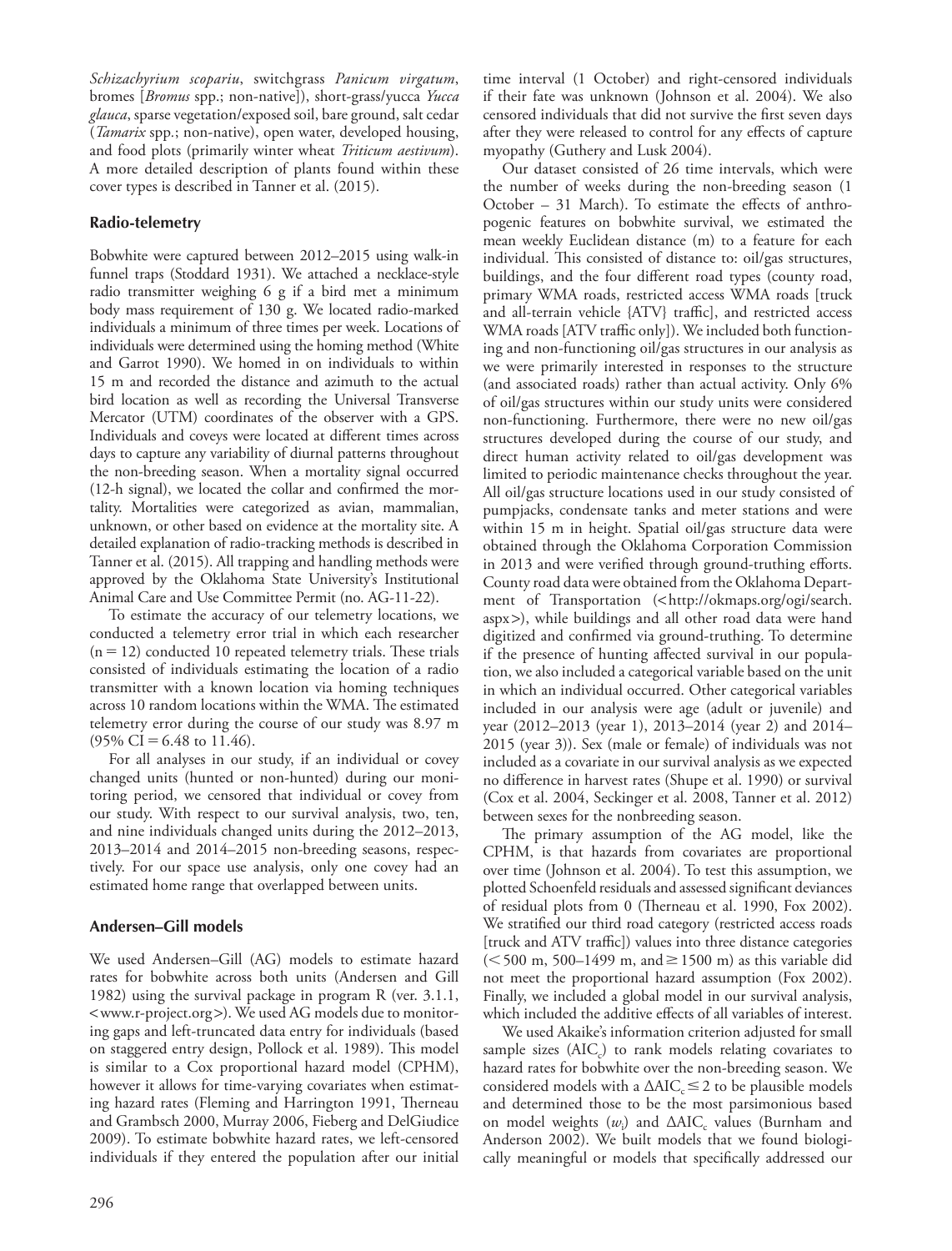research questions. We considered parameters with hazard ratios that had 95% confidence intervals overlapping one to be statistically uninformative to our survival analysis. This is because a hazard ratio of one indicates no difference in proportional hazards (Fox 2002).

#### **Resource utilization functions**

We used resource utilization functions (RUFs; Marzluff et al. 2004, Millspaugh et al. 2006) to estimate the relationships between covey space use and environmental variables. We estimated RUFs for coveys rather than individuals as space use by individuals within coveys has been shown to be nonindependent (Janke and Gates 2013, Brooke et al. 2015). We estimated 95% fixed-kernel densities (Worton 1989, Seaman et al. 1999) for coveys having  $\geq$  30 radio-telemetry locations during the hunting season (Seaman and Powell 1996, Seaman et al. 1999, Lohr et al. 2011) using the geospatial modelling environment (GME; Spatial Ecology LLC, USA). A likelihood cross-validation bandwidth estimator was used to obtain kernel density estimates (KDE), which has been shown to outperform other bandwidth estimators when sample sizes are small (Horne and Garton 2006).

Along with the anthropogenic variables included in our survival analysis, we also incorporated vegetation cover types and theoretical hunting pressure variables into our RUF analysis. As we did not have a direct measure of hunting pressure within our hunting unit over the course of the study, we incorporated hunter behavior data discussed in Richardson et al. (2008) to estimate areas of potentially high, medium, low, and no hunting pressure. The data presented by Richardson et al. (2008) incorporated vegetation cover, distance from roads ( $<$  500 m, 500– $<$  1500 m, 1500– $<$  2500 m, and  $\geq$  2500 m), and % slope ( $\leq$  3% and  $>$  3%) data and used GPS data from hunters at Packsaddle WMA (Ellis County, Oklahoma, USA) to determine selection indices in specific areas by bobwhite hunters (Supplementary material Appendix 1 Table A1). They separated slope categories so that both categories contained ∼50% of the WMA (Richardson 2006). We used these data to model potential hunting pressure on our study site because road density (Packsaddle WMA: 1.86 km/km2, Dunkin et al. 2009; Beaver River WMA 2.12 km/km<sup>2</sup>) and slope ( $\leq$  3% slope: 50.76% of the area;  $>$  3% slope: 49.24% of the area) were similar between WMAs. We incorporated these data into a model of theoretical hunting pressure on our study site through the use of the weighted overlay tool in ArcGIS 10.2. Taking into consideration the selection indices of hunters provided by Richardson et al. (2008), we used vegetation cover, distance from roads, and % slope in our model, with each variable having equal weight. We assigned values (1–4) to each category within these variables, where one represented the highest level of theoretical hunting pressure and four represented the lowest. Table 1 shows the values assigned to all categories within our variables and Supplementary material Appendix 1 Fig. A2 shows the spatially explicit theoretical hunting pressure model for the hunted unit during our study.

We extracted values for space use and all environmental variables to points centered on every cell within each covey's home range. Cells in our analysis consisted of a square 10 m spatial resolution. We used the Ruf.fit package in Table 1. Variable weights<sup>1</sup> and assigned values given to vegetation cover types, distance from road categories, and slope (%) categories in estimating potential hunting pressure for northern bobwhite across the hunted unit of Beaver River WMA, Beaver County, Oklahoma, USA, 2012–2015. Values were derived from data presented by Richardson et al. (2008) where 1 represents the highest potential hunting pressure and 4 represents the lowest, and were incorporated into a weighted overlay analysis in ArcGIS 10.2.

| Variable                       | Assigned value |
|--------------------------------|----------------|
| Vegetation cover class         |                |
| Sand sagebrush                 |                |
| Mixed shrub                    | 2              |
| Mixed grass                    | $\overline{2}$ |
| Shortgrass/yucca               | $\overline{2}$ |
| Exposed soil/sparse vegetation | 3              |
| Bare ground                    | 3              |
| Food plot                      | 3              |
| Salt cedar                     | 4              |
| Distance from roads (m)        |                |
| < 500                          |                |
| $500 - 500$                    | 2              |
| $1500 - 2500$                  | 3              |
| $\geq$ 2500                    | 4              |
| Slope $(\% )$                  |                |
| $\leq$ 3                       |                |
| >3                             | 2              |
|                                |                |

1All three variables received equal (33.33%) weights in the weighted overlay analysis.

program R (ver. 3.1.1) to estimate coefficients of resource use for each variable and for every covey. Our response variable (utilization distribution) was right skewed, thus all values of space use were log-transformed (Hooten et al. 2013, Winder et al. 2014). Because vegetation cover type and theoretical hunting pressure were categorical variables, we removed a class in each variable to serve as a reference class in our analysis (Jachowski et al. 2014). Therefore, we used the sand sagebrush cover type and the highest level of theoretical hunting pressure as the reference class for the vegetation cover and hunting pressure variables, respectively. The sand sagebrush class was used as a reference because it is the most abundant vegetation type on our study site (Jachowski et al. 2014). To directly address the question of whether bobwhite were altering their space use in relation to higher hunting pressure, we used the highest theoretical hunting pressure class as a reference class to compare bobwhite space use in relation to other hunting pressure categories. Mean standardized  $\beta$  coefficients ( $\beta$ ) and conservative estimates of variance were calculated for each environmental variable to estimate overall population responses to these variables across the hunted and non-hunted units (Marzluff et al. 2004). Standardized coefficients with 95% confidence intervals overlapping 0 were considered non-significant. Finally, we estimated the number of individual coveys that had significant positive, negative, or non-significant relationships to our environmental variables to indicate differences among coveys. We were unable to evaluate all levels of theoretical hunting pressure (high, medium, low, or no pressure) for 10 coveys. As such, low hunting pressure and no hunting pressure variables were not contained within the KDEs for all possible coveys in our analysis and population level  $β$ estimates were limited to the coveys that encountered these variables (Jachowski et al. 2014).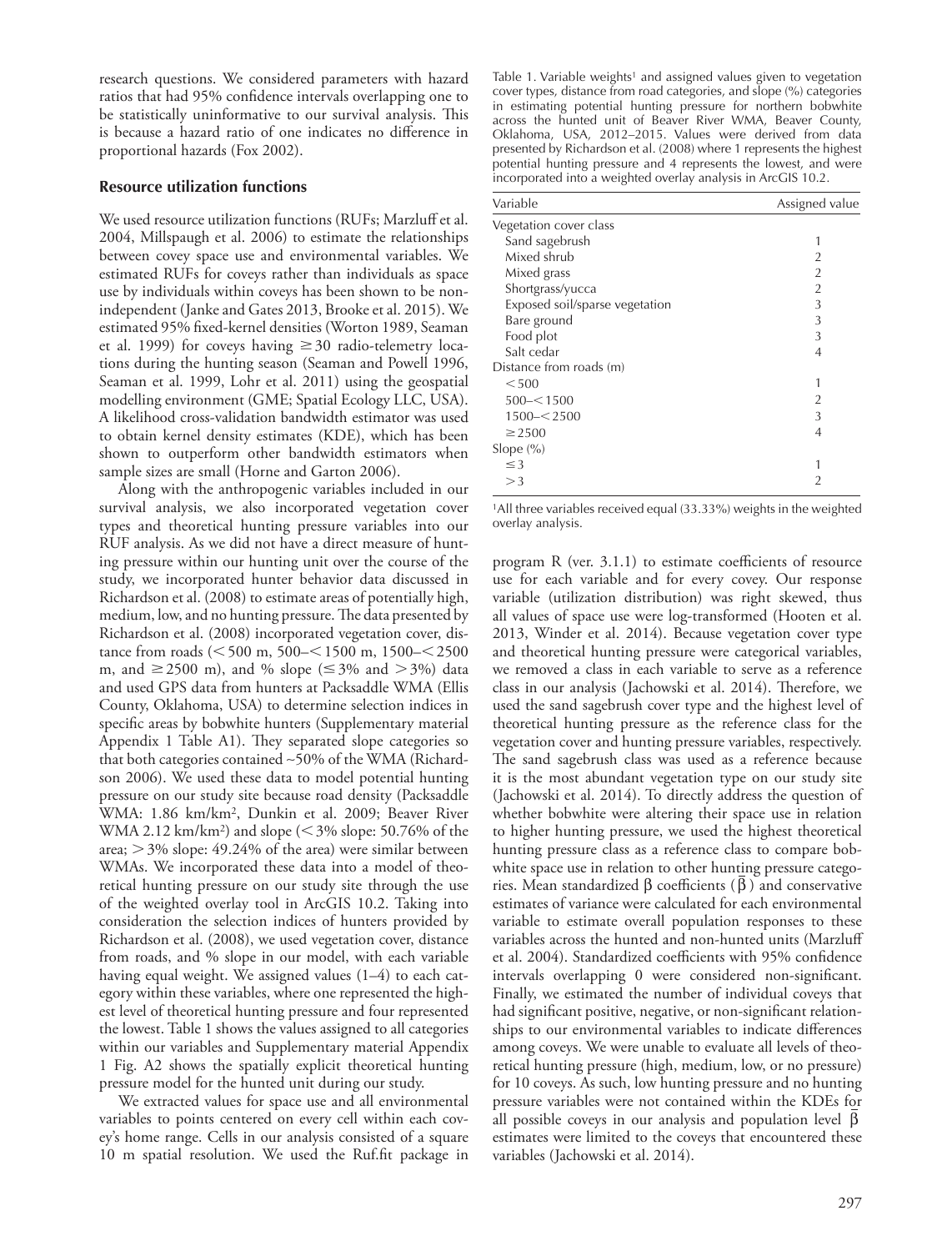#### **Movement analysis**

To compare estimates of covey movement across hunted and non-hunted units, we calculated a conservative estimate of average daily movement across the non-breeding season for coveys with  $\geq 10$  locations (Brøseth and Pedersen 2010). Coveys with  $\geq$  10 locations, rather than those with  $\geq$  30 locations, were used in movement analysis because we were not estimating KDEs for this stage of our analysis. We conservatively estimated average daily movement to be the Euclidean distance between a covey's locations across consecutive days (Williams et al. 2000, Brøseth and Pedersen 2010, Lohr et al. 2011, Unger et al. 2012), which we considered an index of daily movement patterns. The time between daily consecutive locations varied from 24 h, thus this metric was considered an index of average daily movement rather than true average daily movement. The median time between covey locations for average daily movement estimates were 25.07 h (range: 24 to 32.22 h), 25.5 h (range: 24 to 34.45 h), and 24.27 h (range: 24 to 29.13 h) for the 2012–2013, 2013–2014 and 2014–2015 hunting seasons, respectively. Because the time between consecutive covey locations varied from 24 h, we included velocity as the dependent variable in our movement analysis to account for this variability. Thus, velocity was considered a proxy for the conservative estimate of average daily movement. Linear mixed effect models (Pinheiro and Bates 2000) were used to assess the influence of hunted/non-hunted units, years, week time, and all possible additive and interactive combinations between these variables on covey movement (Brøseth and Pedersen 2010). To meet the assumption of data normality, we used a Box–Cox transformation (Box and Cox 1964) approach to determine the most appropriate transformation for our movement data. Based on this approach, we used *x*0.106 to transform our data. Covey identity was included as a random effect to account for interdependence of movement data within each covey (Brøseth and Pedersen 2010). We used an  $\text{AIC}_c$  approach, and used model weights  $(w_i)$ and a  $\triangle AIC \leq 2$  to determine the most parsimonious model (Burnham and Anderson 2002). Finally, we used a restricted maximum likelihood (REML) approach to obtain parameter estimates for fixed effects in our models (Brøseth and Pedersen 2010) and considered any parameters with 95%

confidence intervals overlapping 0 to be non-significant in explaining average daily movement between coveys.

### **Results**

A total of 85, 62 and 45 bobwhite were alive and actively monitored at the beginning of the hunting season in 2012–2013, 2013–2014 and 2014–2015, respectively. However, because we trapped periodically throughout the non-breeding season on both units, a total of 225, 190 and 142 bobwhite were captured and radio-collared during the 2012–2013, 2013–2013 and 2014–2015 non-breeding seasons, respectively. This resulted in a total of 59, 62 and 42 unique bobwhite coveys during the 2012–2013, 2013– 2014 and 2014–2015 non-breeding seasons, respectively. A total of 15 and 13 unique coveys with  $\geq$  30 locations (the minimum sample size for space use analysis) were located on the hunted and non-hunted units during the hunting season, respectively.

#### **Bobwhite survival**

After censoring individuals, at total of 475 bobwhite were included in our survival analysis. This resulted in 192 (72 adults and 120 juveniles), 164 (74 adults and 90 juveniles) and 119 (69 adults and 50 juveniles) individuals during the 2012–2013, 2013–2014 and 2014–2015 non-breeding seasons respectively. A total of 342 (149 adults and 193 juveniles) and 133 (66 adults and 67 juveniles) individuals were located on the hunted and non-hunted units, respectively. For adults, mortalities were categorized as 28% mammalian, 25% unknown, 23% avian, 5% harvested and 1% other. For juveniles, mortalities were categorized as 30% mammalian, 18% avian, 16% unknown, 2% harvested and 1% other. Collar failures (slipped collars or dead batteries) accounted for 18% and 33% of bobwhite losses in adults and juveniles, respectively.

Based on  $AIC_c$  values, the global model was the most parsimonious model when explaining bobwhite survival in relation to anthropogenic features and disturbance during the non-breeding season (Table 2). However, of the variables in this model, only two were considered significant.

Table 2. Model selection of Andersen–Gill hazard models of survival for northern bobwhite during the non-breeding season at Beaver River WMA, Beaver County, Oklahoma, 2012–2015.

| Model <sup>1</sup>                                 | К            | $AIC_c$ | $\triangle$ AIC <sub>c</sub> | $W_i$ | Deviance  |  |
|----------------------------------------------------|--------------|---------|------------------------------|-------|-----------|--|
| Global                                             | 12           | 1454.74 | $\Omega$                     | 0.43  | $-716.32$ |  |
| Year                                               | 3            | 1456.5  | 1.77                         | 0.18  | $-726.25$ |  |
| Year $+$ Age $+$ Unit                              |              | 1457.5  | 2.77                         | 0.11  | $-724.74$ |  |
| Primary WMA roads                                  |              | 1458.78 | 4.04                         | 0.06  | $-728.39$ |  |
| Age                                                |              | 1458.86 | 4.12                         | 0.05  | $-728.43$ |  |
| Oil/gas structures                                 |              | 1459.3  | 4.56                         | 0.04  | $-728.65$ |  |
| Null                                               |              | 1459.63 | 4.89                         | 0.04  | $-729.81$ |  |
| All roads                                          | 6            | 1460.07 | 5.33                         | 0.03  | $-725.02$ |  |
| Primary WMA <sup>2</sup> roads $\times$ Unit + Age |              | 1461.05 | 6.31                         | 0.02  | $-726.52$ |  |
| Unit                                               | <sup>1</sup> | 1461.21 | 6.47                         | 0.02  | $-729.6$  |  |
| <b>Buildings</b>                                   |              | 1461.45 | 6.72                         | 0.01  | $-729.73$ |  |
| All anthropogenic features                         | 8            | 1461.62 | 6.88                         | 0.01  | $-723.79$ |  |

1Models with anthropogenic variables are distance (m) metrics (i.e. distance to primary WMA roads). 2Wildlife management area.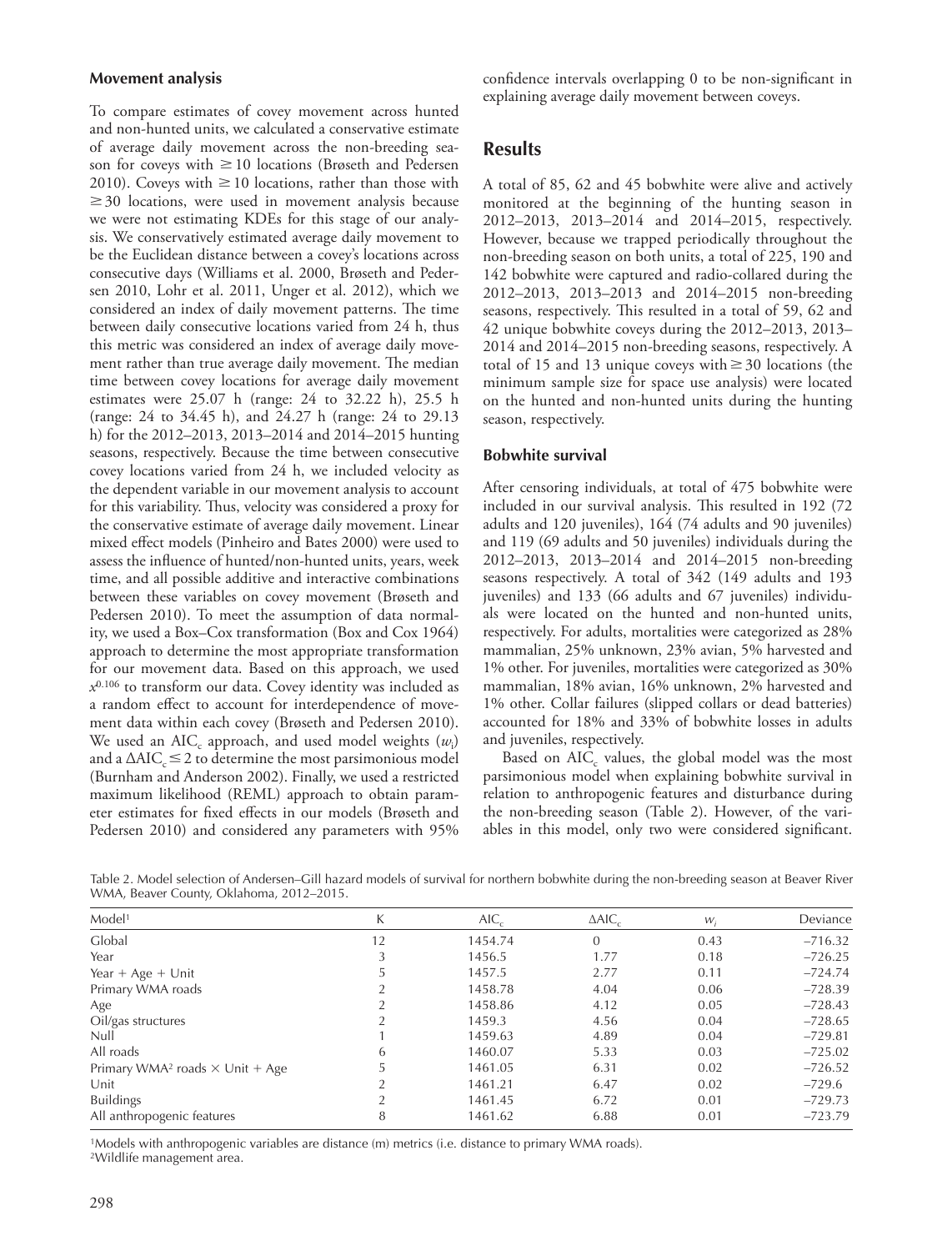These included an effect for the second year season (year two season hazard rate  $[HR] = 0.55$ , 95% confidence interval  $[CI] = 0.34$  to 0.87) and distance to primary WMA roads  $(HR = 1.0008, 95\% \text{ CI} = 1.0003 \text{ to } 1.0013)$ . Individuals alive during the year two non-breeding season were 45% less likely to experience mortality compared to birds during the year one non-breeding season, while they were only 10% less likely to experience mortality when compared to individuals alive during the year three non-breeding season (Fig. 1A; year three season  $HR = 0.65$ , 95% CI = 0.38 to 1.11). Finally, every 10 m decrease in distance from primary WMA roads was associated with a 0.08% increase in probability of mortality.



Figure 1. Northern bobwhite *Colinus virginianus* non-breeding season survival as determined from Andersen–Gill hazard models. Survival curves are separated by year (A) and our overall best performing model (B) for bobwhite on Beaver River WMA, Beaver County, Oklahoma, USA, 2012–2015. Week numbers correspond to the non-breeding season beginning on 1 October of each year. Vertical lines indicate the beginning and end of the quail hunting season in Oklahoma. Survival curves: panel (A):  $n = 192$ , 164 and 119 bobwhite for the 2012–2013, 2013–2014 and 2014–2015 seasons, respectively; panel (B):  $n = 475$  bobwhite.

There were no differences in survival for individuals on hunted versus non-hunted units in our top model (non-hunted HR = 0.81, 95% CI = 0.49 to 1.35) nor in our model selection results (unit model  $\triangle AIC_c = 6.47$ ). Furthermore, based on our hazard rate curves, there is no indication that once the hunting season started, hazard rates for birds increased significantly (Fig. 1B). However, survival did consistently decrease across weeks for both hunted and non-hunted units during the non-breeding season with ∼20% of individuals surviving through the season (Fig. 1B).

#### **Covey resource selection**

Across all three years, a total of 28 coveys representing 62 radio-marked birds were used in estimating RUFs where locations occurred only during the quail hunting season. In general, there was little difference in space use of hunted versus non-hunted coveys in relation to our variables of interest. Furthermore, a majority of the variables included in our analysis had a non-significant relationship to covey space use based on  $(\beta)$  estimates with 95% confidence intervals that overlapped 0 (Table 3). Of all the variables analyzed, only the exposed soil/sparse vegetation and bare ground cover classes had significant differences between hunted and non-hunted coveys (Table 3) when compared to use of sand sagebrush. Coveys on the hunted unit significantly avoided the exposed soil/sparse vegetation cover type  $((\beta) = -0.01, 95\% \text{ CI} = -0.02 \text{ to } -0.002)$  and bare ground  $((\beta) = -0.01, 95\% \text{ CI} = -0.02 \text{ to } -0.002) \text{ when}$ compared to non-hunted coveys. However, if pooled across all coveys (both hunted and non-hunted coveys), these relationships were not considered significant (exposed soil/ spare vegetation pooled ( $\beta$ ) = -0.005, 95% CI = -0.012 to 0.002; bare ground pooled ( $\bar{\beta}$ ) = -0.003, 95% CI = -0.012 to 0.005).

#### **Covey movement**

There were no differences in covey average daily movement between hunted and non-hunted units across all three seasons during our study (hunted unit  $\beta = 0.002$ , 95% CI = -0.01 to 0.03; non-hunted unit  $\beta$  = -0.01, 95%  $CI = -0.03$  to 0.01). Time-related variables (week and year) were the best explanatory variables included in our analysis (Table 4). However, the parameter estimate for the week variable  $(\beta = 0.001, 95\% \text{ CI} = -\leq 0.001 \text{ to } 0.002)$  was not significantly different from 0 and thus was not considered a strong explanatory variable for covey average daily movement. When compared to year one, only year three was significantly different based on 95% confidence intervals ( $\beta = -0.03$ , 95% CI = -0.05 to -0.01), indicating that average daily movement for coveys during year three was lower than years one and two.

#### **Discussion**

We were unable to detect any evidence that the presence of oil/gas structures or buildings increased the risk of mortality or affected space use of bobwhite coveys regardless of hunting pressure. However, risk of mortality increased as the distance between coveys and primary WMA roads decreased.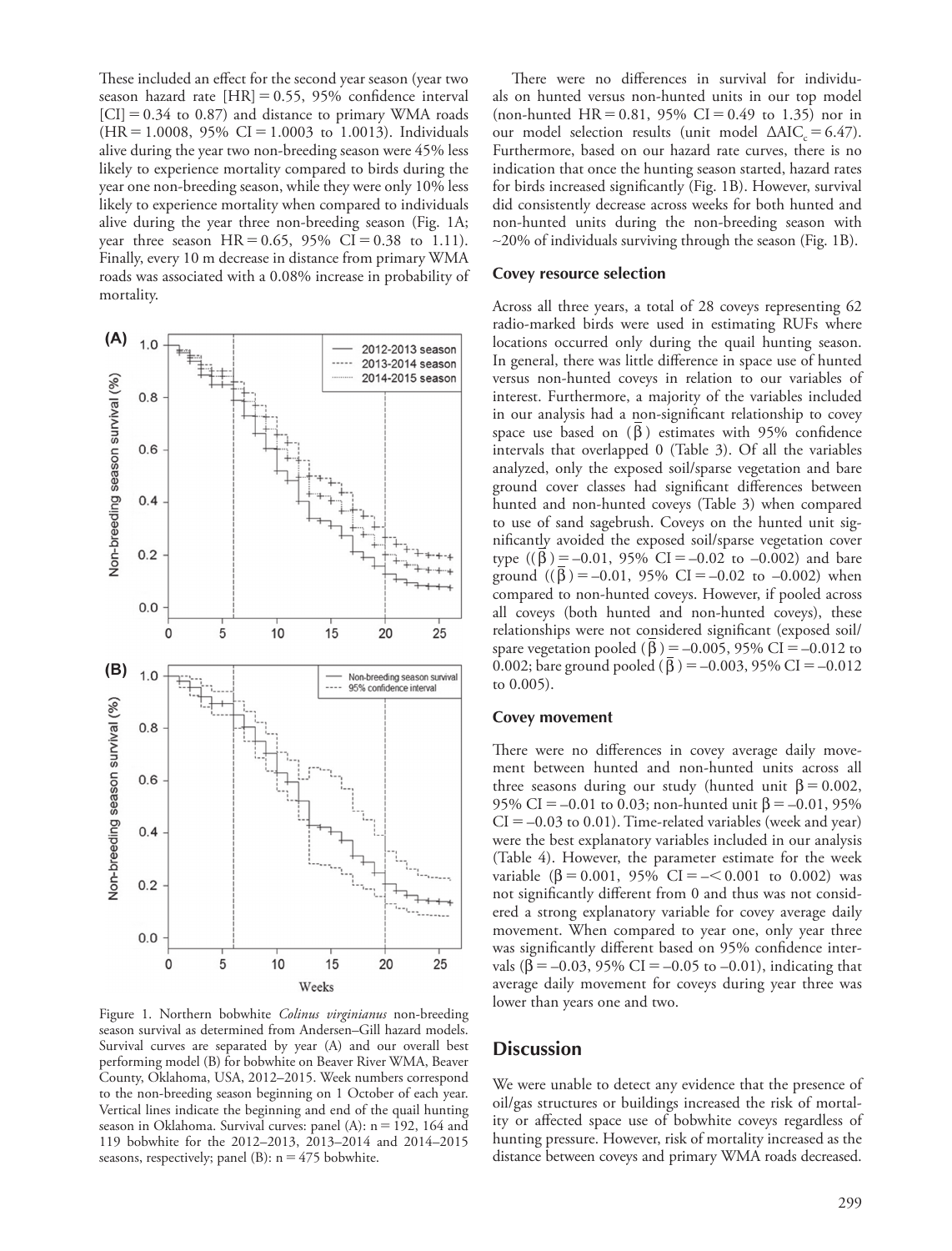Table 3. Mean standardized resource utilization function coefficients ( $\bar{B}$ )<sup>1</sup>, lower and upper 95% confidence intervals (LCI and UCI), and number of coveys with positive (+), negative (-), or non-significant (ns)  $\beta$  values indicating the relationship of space use to distance to anthropogenic features (m), theoretical hunting pressure<sup>2</sup>, and vegetation cover types<sup>3</sup>. Data is provided for northern bobwhite coveys during the quail hunting season<sup>4</sup> (2012–2015) on hunted and non-hunted units of Beaver River Wildlife Management Area, Beaver County, Oklahoma, USA.

|                                              | Hunted |          |          |          |               |               | Non-hunted |    |         |          |       |          |          |    |
|----------------------------------------------|--------|----------|----------|----------|---------------|---------------|------------|----|---------|----------|-------|----------|----------|----|
| Variable                                     | n      | Beta     | LCI      | UCI      |               |               | ns         | n  | Beta    | LCI      | UCI   |          |          | ns |
| Medium hunting pressure                      | 15     | 0.02     | $-0.003$ | 0.04     | 3             |               |            |    |         |          |       |          |          |    |
| Low hunting pressure                         | 5      | 0.01     | $-0.01$  | 0.03     | $\Omega$      | $\Omega$      | 5          | -  |         |          |       |          |          |    |
| No hunting pressure (safety zones)           | 5      | 0.02     | $-0.11$  | 0.15     | $\mathcal{P}$ | $\mathcal{P}$ |            |    |         |          |       |          |          |    |
| Distance to buildings                        | 15     | $-0.73$  | $-1.94$  | 0.47     | 5             | 5             | 5          | 13 | $-0.23$ | $-1.01$  | 0.56  | 4        | 6        | 3  |
| Distance to oil/gas structures               | 15     | 0.04     | $-0.27$  | 0.34     | 6             | 6             | 3          | 13 | $-0.15$ | $-0.49$  | 0.2   | 7        | 4        |    |
| Distance to county roads                     | 15     | 0.33     | $-0.26$  | 0.92     | 5.            | 5             | h          | 13 | $-0.18$ | $-0.78$  | 0.41  | 5.       | 4        | 4  |
| Distance to primary WMA roads                | 15     | 0.15     | $-0.35$  | 0.65     | 6             | 5             | 4          | 13 | $-0.08$ | $-0.33$  | 0.18  | 3        | 6        |    |
| Distance to restricted (truck/ATV) WMA roads | 15     | 0.04     | $-0.19$  | 0.27     |               | 5             | 3          | 13 | $-0.36$ | $-0.86$  | 0.13  |          |          | 4  |
| Distance to restricted (ATV only) WMA roads  | 15     | $-0.22$  | $-0.80$  | 0.35     | 4             | 6             | h          | 13 | $-0.23$ | $-0.58$  | 0.12  | 3        | 3        |    |
| Mixed shrub                                  | 15     | $-0.003$ | $-0.02$  | 0.01     | 0             | $\Omega$      | 15         | 13 | 0.008   | $-0.003$ | 0.02  |          | $\Omega$ | 12 |
| Mixed grass                                  | 15     | $-0.002$ | $-0.01$  | 0.01     | 0             | $\Omega$      | 15         | 13 | $-0.01$ | $-0.03$  | 0.005 | $\Omega$ |          | 12 |
| Shortgrass/yucca                             | 15     | $-0.004$ | $-0.02$  | 0.01     | 0             |               | 14         | 13 | 0.01    | $-0.005$ | 0.02  | $\Omega$ | $\Omega$ | 13 |
| Exposed soil/sparse vegetation               | 15     | $-0.01$  | $-0.02$  | $-0.002$ | 0             |               | 4          | 13 | 0.003   | $-0.006$ | 0.01  |          | 0        | 12 |
| Bare ground                                  | 15     | $-0.01$  | $-0.02$  | $-0.002$ | Ω             |               | 4          | 13 | 0.01    | $-0.01$  | 0.02  |          | 0        | 12 |

195% confidence intervals were estimated based on conservative standard errors that include inter-animal variation (Marzluff et al. 2004). 2Variable coefficients are relative to bobwhite covey space use in areas of highest theoretical hunting pressure.

<sup>3</sup>Variable coefficients are relative to bobwhite covey space use in sand sagebrush.

4The Oklahoma quail hunting season began on 10, 9 and 8 November in 2012, 2013 and 2014 respectively and ended on 15 February during all three years.

Yet this relationship was not different between hunted and non-hunted units. Furthermore, bobwhite coveys did not select areas categorized with lower theoretical hunting pressure when compared to areas with higher theoretical hunting pressure, and distance-based variables related to anthropogenic features had no significant effect on covey space use for either hunted or non-hunted units. Finally, bobwhite on the hunted unit did avoid exposed soil/sparse vegetation and bare ground more than expected when compared to birds on the non-hunted unit. However, significant relationships of survival and space use to anthropogenic features and vegetation were weak overall.

Understanding the influence of anthropogenic development in landscapes is becoming increasingly important as energy development continues to expand. For some ground-nesting birds there are documented negative behavioral responses to this development (Hovick et al. 2014, Winder et al. 2014). However, neutral effects of space use by bobwhite in relation to anthropogenic features have previously been demonstrated in similar vegetation communities (Dunkin et al. 2009). Our data further support that bobwhite are not negatively responding to the presence of anthropogenic features based on space use and movement patterns. It is evident that bobwhite have some level of tolerance to anthropogenic features based on use of these features throughout the year (Errington and Hamerstrom 1936, Rosene 1969, Dunkin et al. 2009, Unger et al. 2012, 2015). Yet, if usable space is a measure of an area's potential to sustain bobwhite populations (Guthery 1997), at some density these anthropogenic features will eventually

Table 4. Akaike information criterion (AIC) model selection results of mixed effect models<sup>1</sup> explaining effects of time (week), year, and hunting (unit) on average daily movement of northern bobwhite during the non-breeding season 2012–2015 on Beaver River WMA, Beaver County, Oklahoma.

| Model                                               | K  | $AIC_c$   | $AIC_c$        | wi             | Deviance |
|-----------------------------------------------------|----|-----------|----------------|----------------|----------|
| Intercept $+$ Week $+$ Year                         | 6  | $-898.07$ | $\overline{0}$ | 0.21           | 455.12   |
| Intercept + Week + Year + Unit + Week $\times$ Year | 9  | $-897.81$ | 0.26           | 0.19           | 458.1    |
| Global                                              | 14 | $-897.79$ | 0.28           | 0.18           | 463.35   |
| Intercept + Week + Year + Unit + Year $\times$ Unit | 9  | $-897.69$ | 0.38           | 0.17           | 458.04   |
| $Intercept + Year$                                  | 5  | $-896.67$ | 1.4            | 0.1            | 453.4    |
| Intercept + Week + Year + Unit                      |    | $-896.01$ | 2.06           | 0.08           | 455.12   |
| Intercept $+$ Year $+$ Unit                         | 6  | $-894.62$ | 3.45           | 0.04           | 453.4    |
| Intercept + Week + Year + Unit + Week $\times$ Unit | 8  | $-893.95$ | 4.11           | 0.03           | 455.13   |
| $Intercept + Week$                                  | 4  | $-882.95$ | 15.11          | $\Omega$       | 445.52   |
| <b>Null</b>                                         | 3  | $-882.6$  | 15.47          | $\Omega$       | 444.32   |
| Intercept $+$ Week $+$ Unit                         | 5  | $-882.15$ | 15.91          | $\Omega$       | 446.14   |
| Intercept + Week $\times$ Unit                      | 4  | $-881.4$  | 16.67          | $\Omega$       | 444.74   |
| Intercept $+$ Unit                                  | 5  | $-881.29$ | 16.78          | $\overline{0}$ | 445.71   |

<sup>1</sup>Covey identity was included as a random effect in all models.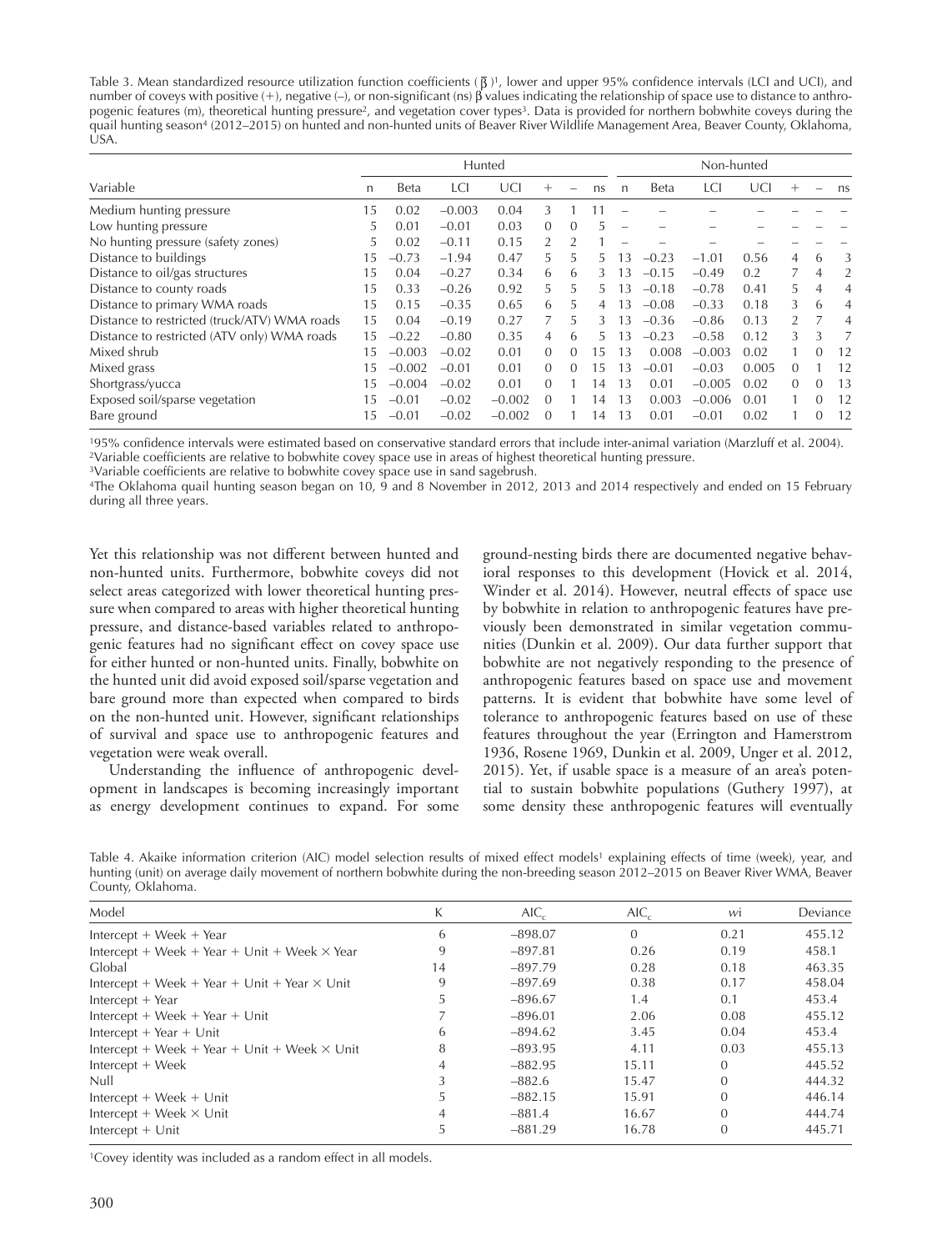negatively impact the amount of usable space (Masden et al. 2009, Pruett et al. 2009). As an example, oil and gas well development in North America ultimately results in a loss of vegetation cover in an area (Allred et al. 2015). High densities of oil/gas wells have been shown to negatively affect space use of other upland gamebirds such as greater sage-grouse *Centrocercus urophasianus* (∼3.125 wells/km2, Doherty et al. 2008) and lesser prairie-chicken *Tympanuchus pallidicinctus* (10 wells/km2 Plumb 2015). It is possible that we, along with Dunkin et al. (2009), did not detect an overwhelmingly negative response of space use by bobwhite to such features because feature densities were relatively low throughout our study sites. Furthermore, we may have not detected a response because our data were restricted to the post-construction period. Other Galliformes have changed space use patterns from pre- to post-construction periods (Winder et al. 2014, 2015). Thus, bobwhite research with a before–after control–impact (BACI) design would be beneficial in understanding if shifts in space use do occur post-construction.

Beyond differences in survival between years, the average weekly distance (m) to primary WMA roads was significant in explaining non-breeding season survival during our study. The increased risk of mortality associated with these primary WMA roads could be attributed to an increase in exposure to meso-predators which often use these roads as travel corridors (Frey and Conover 2006). Other causes for this relationship may be related to collisions with vehicle traffic when approaching these primary roads (Connelly et al. 2000, Erickson et al. 2005). However, we expect this is unlikely on our site as only one bird was suspected of vehicle collision mortality and because traffic was generally limited to researchers, hunters, and occasional commercial traffic related to energy production. Our results describing changes in survival related to distance from primary roads should be viewed with caution. It is unlikely that this relationship is biologically meaningful based on low hazard rates and the lack of support for this metric in other competing models (Table 2). For instance, based on the estimated hazard rate, a bobwhite located 1000 m from a primary road would only have a 8% increase in survival when compared to a bobwhite located directly next to the road.

We predicted that if the presence of anthropogenic features increased the risk of harvest mortality for bobwhite, an interactive relationship would exist between these features and the study units (hunted versus non-hunted). Yet, our model including the interaction between distance to primary WMA roads and unit was not considered a plausible model  $(\Delta AIC = 6.31;$  Table 2). Furthermore, the singular model with the unit variable was also a poor performing model, and we could not determine any difference in survival between our hunted and non-hunted individuals. Bobwhite have been shown to be attracted to roads during both breeding and non-breeding seasons (Dunkin et al. 2009, Brooke et al. 2015, Unger et al. 2015) while quail hunters also tend to hunt in areas  $\leq$  1500 m from roads (Richardson et al. 2008). Therefore, if hunting were to have a significant effect on bobwhite survival on our study site, we would expect this interactive term to be significant with a larger effect size on our hunting unit. The lack of support for the interactive effect between distance to primary WMA roads and hunting units could be attributed to a low amount of hunting pressure on our study site. Quail hunter numbers and hunting pressure tend to decrease as quail densities decrease (Guthery et al. 2004a, b, Tomeček et al. 2015). Based on August and October quail roadside surveys conducted by the Oklahoma Dept of Wildlife Conservation (ODWC), 2012, 2013 and 2014 quail numbers were down 70%, 72.5% and 5% respectively compared to 25 year averages in northwest Oklahoma (ODWC unpubl.). If hunter numbers followed the trend of quail densities, hunting pressure should have been greatest during the 2014–2015 hunting season. However, 2013– 2014 non-breeding season survival was the highest during our study, when quail densities were estimated the lowest by roadside surveys within the northwest Oklahoma region. All indications from ODWC staff on site indicate that hunting pressure was in fact low but present throughout the study period (W. R. Storer pers. comm.).

As discussed earlier, the interactive effects of energy development and hunting pressure on game species are poorly understood (Northrup and Wittemyer 2013). Our research represents an important initial attempt to quantify any potential compounding influences of anthropogenic development and hunting pressure on a popular North American game species. However, there are some limitations to our research and future studies should consider these limitations when further addressing this subject. For instance, the coarse scale temporal and spatial resolution of our data may have resulted in our lack of ability to detect any relationship. Other game species exhibit unique behavioral and space use patterns in response to hunting pressure at fine spatio-temporal scales (Cleveland et al. 2012, Ordiz et al. 2012, Stillfried et al. 2015). Advances in field techniques and technology will likely allow future bobwhite research to overcome this limitation. Another limitation of our research is that the hunting pressure data were strictly theoretical. Although this is an important limitation, the implications of our research are not exclusively reliant on the results from the theoretical hunting pressure model. All other analyses (survival, space use, and movement patterns) also supported our findings. However, future research in this field should look to empirically monitor hunting pressure within areas with varying levels of development to better understand if and when there is an interaction between anthropogenic development and hunting pressure on game species' ecology. Finally, as mentioned previously, research with a BACI design would help to determine if any post-construction effects do exist for bobwhite populations.

It is evident based on our results that there is some amount of slack (Guthery 1999; defined as different patch configurations that can lead to fully usable space) in bobwhite requirements on our study site related to anthropogenic features, as covey space use was not restricted to avoidance patterns of these features during the non-breeding season. However, there is likely a threshold in which anthropogenic features and/or disturbance will begin to negatively influence bobwhite space use and survival. Negative impacts of anthropogenic features on bobwhite have been shown in populations occupying areas with higher urban and industrial development (Lohr et al. 2011). The lack of significance of bobwhite response during our study should be considered within the context of the low anthropogenic feature density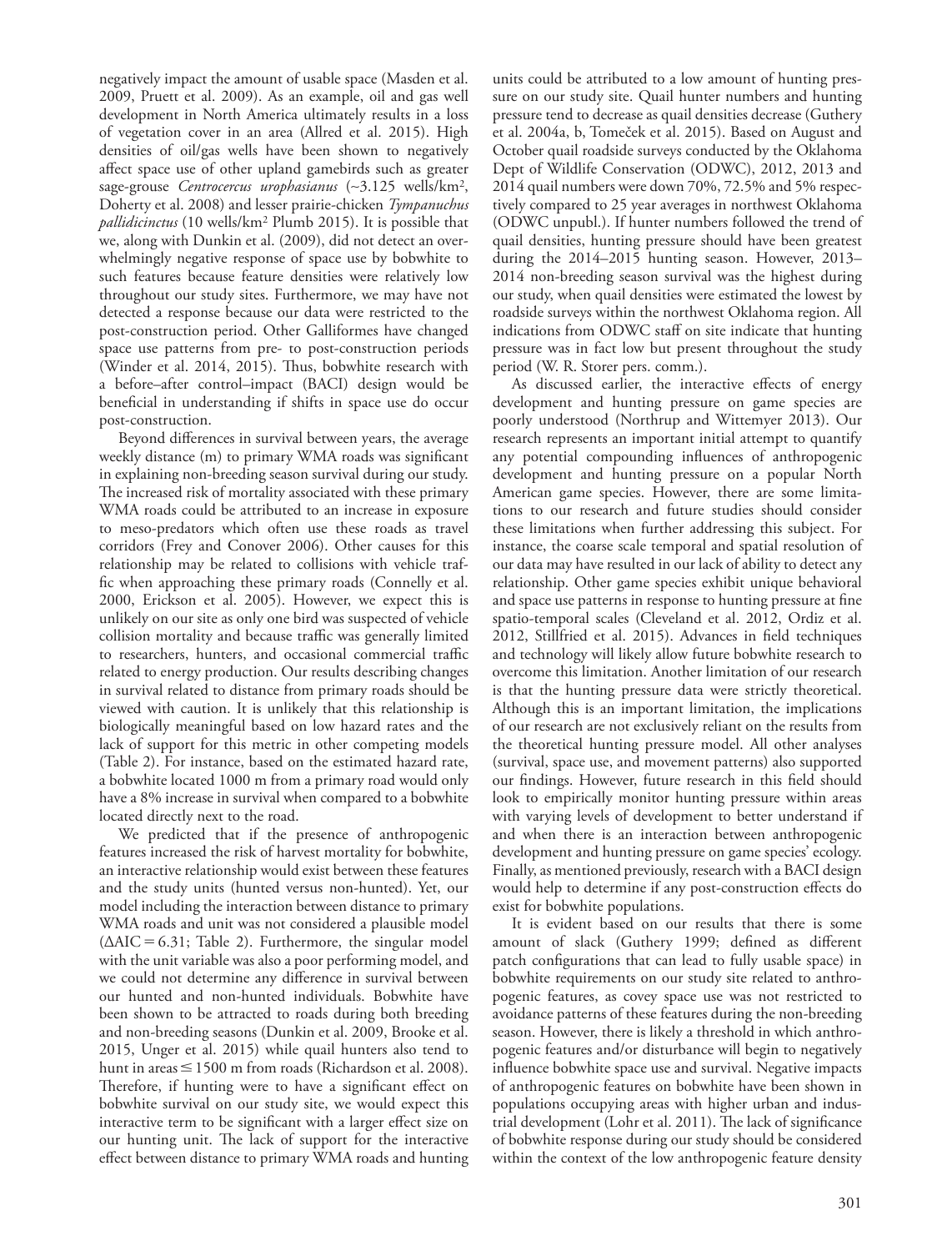and large amount of usable space across our study site. However, consideration of faunal response to these features should be given beyond just a single species, as bobwhite may be more resilient to lower densities of these features. The presence of many anthropogenic features (such as oil/ gas structures) are known to alter behavioral patterns of songbirds which can potentially increase predatory exposure (Machtans 2006, Francis et al. 2011). Furthermore, other Galliformes are known to respond negatively to these structures (Hovick et al. 2014), thus implications of introducing anthropogenic features across a landscape should consider the full suite of species that occupy the landscape. Despite the broader implications, it appears that bobwhite are resilient to anthropogenic development as long as adequate vegetation exists on the landscape.

#### **Implications**

Relatively low levels of harvest pressure appear to have no negative impact on bobwhite populations, as illustrated by our results. We were also not able to provide evidence that anthropogenic features increased hunting pressure across our study site. However, primary WMA roads appeared to increase mortality risk due to some unknown cause. We emphasize that low densities of anthropogenic features such as roads and oil/gas structures are compatible with bobwhite management within the context of landscapes already providing large areas of usable space. However, negative compounding impacts related to interactions between anthropogenic features and hunting pressure may exist in other regions with higher densities of developed features or higher levels of hunting pressure within the bobwhite distribution. Future studies should seek to empirically quantify hunting pressure to determine if there is a threshold in which these potential compounding impacts begin to negatively influence a population. As Williams et al. (2004) discussed, regional efforts should be made to assess whether anthropogenic development may be increasing hunting pressure so that harvest management is scaled appropriately based on local landscape configuration.

*Acknowledgements –* We thank W. R. Storer and C. E. Crisswell (ODWC), fellow graduate student J. M. Carroll, and our field technicians for their logistical support during our field research. Also, we thank V. L. Winder and J. Fieberg for analytical assistance at various stages of our research.

*Funding –* Funding was provided by the Pittman-Robertson Federal Aid to Wildlife Restoration Act under project W-161-R (F11AF00069) of the Oklahoma Department of Wildlife Conservation and Oklahoma State University, administered through the Oklahoma Cooperative Fish and Wildlife Research Unit (Oklahoma Department of Wildlife Conservation, Oklahoma State University, U.S. Geological Survey, U. S. Fish and Wildlife Service, and the Wildlife Management Institute cooperating), with support from the Oklahoma Agricultural Experiment Station at Oklahoma State University. Furthermore, this material is based on work partially supported by the National Science Foundation under grant no. OIA-1301789.

*Permits –* All trapping and handling methods were approved by the Oklahoma State University's Institutional Animal Care and Use Committee Permit (no. AG-11-22).

## **References**

- Allred, B. W. et al. 2015. Ecosystem services lost to oil and gas in North America. – Science 348: 401–402.
- Andersen, P. K. and Gill, R. D. 1982. Cox's regression model for counting processes: a large sample study. – Ann. Stat. 10: 1100–1120.
- Arnett, E. B. et al. 2007. Impacts of wind energy facilities on wildlife and wildlife habitat. – Wildl. Soc. Tech. Rev. 07-2. Wildlife Society, Bethesda, MD, USA.
- Askins, R. A. et al. 2007. Conservation of grassland birds in North America: understanding ecological processes in different regions: "Report of the AOU Committee on Conservation". – Ornithol. Monogr. 64.
- Barber, J. R. et al. 2010. The costs of chronic noise exposure for terrestrial organisms. – Trends Ecol. Evol. 25: 180–189.
- Blickley, J. L. et al. 2012. Experimental evidence for the effects of chronic anthropogenic noise on abundance of greater sagegrouse at leks. – Conserv. Biol. 26: 461–471.
- Box, G. E. P. and Cox, D. R. 1964. An analysis of transformations (with discussion). – J. R. Stat. Soc. B 26: 211–252.
- Braun, C. E. et al. 2002. Oil and gas development in western North America: effects on sagebrush steppe avifauna with particular emphasis on sage grouse. – N. Am. Wildl. Nat. Resour. Conf. 67: 337–349.
- Brock, F. V. et al. 1995. The Oklahoma Mesonet, a technical overview. – J. Atmos. Oceanic Tech. 12: 5–19.
- Brooke, J. M. et al. 2015. Habitat manipulation influences northern bobwhite resource selection on a reclaimed surface mine. – J. Wildl. Manage. 79: 1264–1276.
- Brøseth, H. and Pedersen, H. C. 2010. Disturbance effects of hunting activity in a willow ptarmigan *Lagopus lagopus* population. – Wildl. Biol. 16: 241–248.
- Burnham, K. P. and Anderson, D. R. 2002. Model selection and inference: a practical information-theoretic approach. – Springer.
- Cleveland, S. M. et al. 2012. Linking elk movement and resource selection to hunting pressure in a heterogeneous landscape. – Wildl. Soc. Bull. 36: 658–668.
- Connelly, J. W. et al. 2000. Effects of predation and hunting on adult sage grouse *Centrocercus urophasianus* in Idaho. – Wildl. Biol. 6: 227–232.
- Cox, S. A. et al. 2004. Survival and cause-specific mortality of northern bobwhites in western Oklahoma. – J. Wildl. Manage. 68: 663–671.
- Doherty, K. E. et al. 2008. Greater sage-grouse winter habitat selection and energy development. – J. Wildl. Manage. 72: 187–195.
- Dunkin, S. W. et al. 2009. Influence of anthropogenic structures on northern bobwhite space use in western Oklahoma. – J. Wildl. Manage. 73: 253–259.
- Erickson, W. P. et al. 2005. A summary and comparison of bird mortality from anthropogenic causes with an emphasis on collisions. – USDA For. Serv. Gen. Tech. Rep. PSW-GTR-191.
- Errington, P. L. and Hamerstrom, F. N. 1936. The northern bobwhite's winter territory. – Iowa State College Agric. Exp. Stn Res. Bull. 201: 301–443.
- Fieberg, J. and DelGiudice, G. D. 2009. What time is it? Choice of time origin and scale in extended proportional hazard models. – Ecology 90: 1687–1697.
- Fleming, T. and Harrington, D. 1991. Counting processes and survival analysis. – Wiley.
- Fox, J. 2002. Cox proportional-hazards regression for survival data. – In: Fox, J. (ed.), An R and S-plus companion to applied regression. Sage Publ., pp. 1–20.
- Francis, C. D. et al. 2011. Different behavioral responses to anthropogenic noise by two closely related passerine birds. – Biol. Lett. 7: 850–852.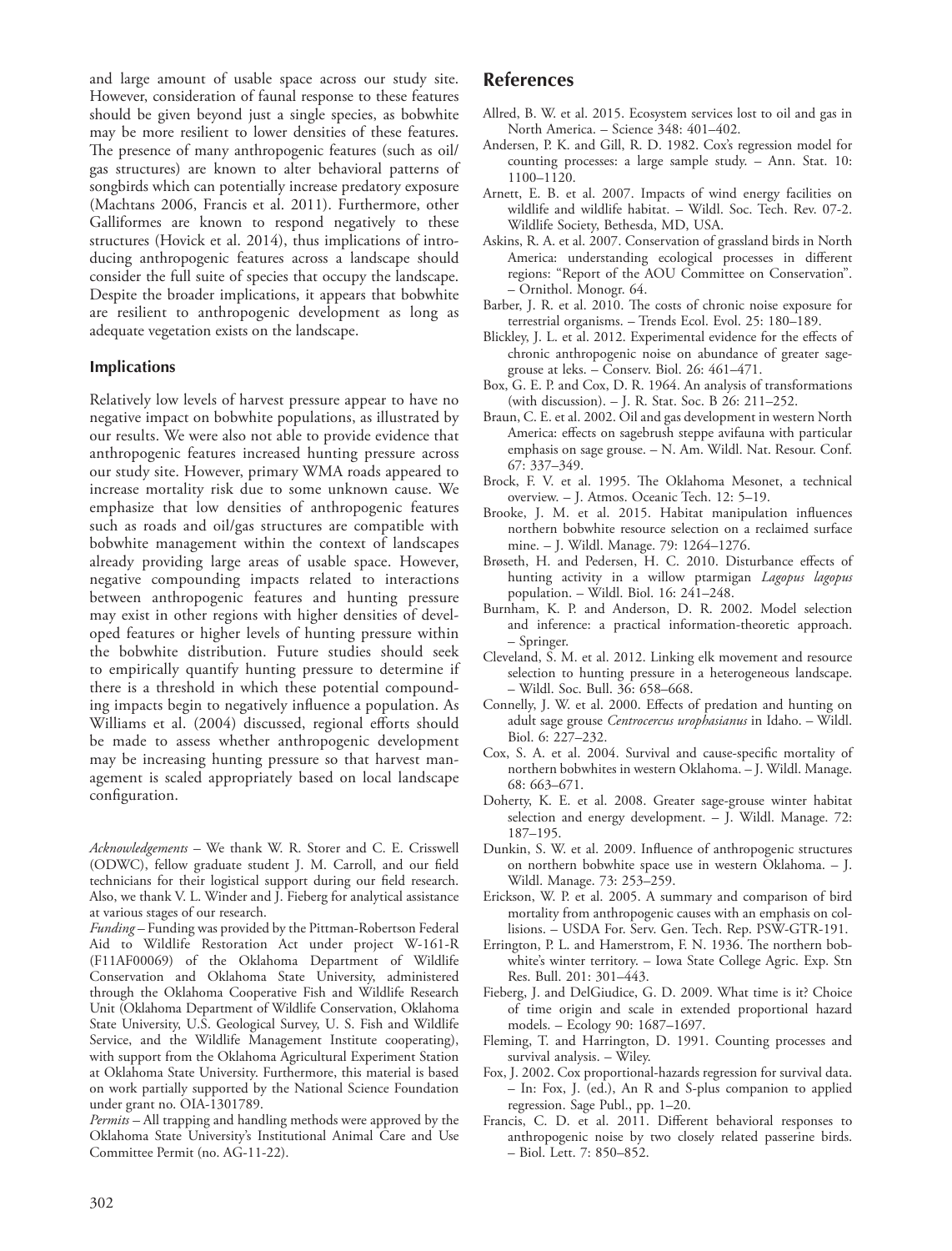- Frey, S. N. and Conover, M. R. 2006. Habitat use by meso-predators in a corridor environment. – J. Wildl. Manage. 70: 1111–1118.
- Gilbert, M. M. and Chalfoun, A. D. 2011. Energy development affects populations of sagebrush songbirds in Wyoming. – J. Wildl. Manage. 75: 816–824.
- Guthery, F. S. 1997. A philosophy of habitat management for northern bobwhites. – J. Wildl. Manage. 61: 291–301.
- Guthery, F. S. 1999. Slack in the configuration of habitat patches for northern bobwhites. – J. Wildl. Manage. 63: 245–250.
- Guthery, F. S. and Lusk, J. J. 2004. Radiotelemetry studies: are we radio-handicapping northern bobwhites? – Wildl. Soc. Bull. 32: 194–201.
- Guthery, F. S. et al. 2004a. Effects of bag limits on bobwhite hunters and harvest. – J. Wildl. Manage. 68: 1095–1103.
- Guthery, F. S. et al. 2004b. Multistate analysis of fixed, liberal regulations in quail harvest management. – J. Wildl. Manage. 68: 1104–1113.
- Hagen, C. A. et al. 2011. Impact of anthropogenic features on habitat use by lesser prairie-chickens. – In: Sandercock, B. K. et al. (eds), Ecology, conservation and management of grouse. Univ. of California Press, pp. 63–75.
- Hooten, M. B. et al. 2013. Reconciling resource utilization and resource selection functions. – J. Anim. Ecol. 82: 1146–1154.
- Horne, J. S. and Garton, E. O. 2006. Likelihood cross-validation versus least squares cross-validation for choosing the smoothing parameter in kernel home-range analysis. – J. Wildl. Manage. 70: 641–648.
- Hovick, T. J. et al. 2014. Evidence of negative effects of anthropogenic structures on wildlife: a review of grouse survival and behavior. – J. Appl. Ecol. 51: 1680–1689.
- Jachowski, D. S. et al. 2014. Space use and resource selection by foraging Indiana bats at the northern edge of their distribution. – Endanger. Species Res. 24: 149–157.
- Janke, A. K. and Gates, R. J. 2013. Home range and habitat selection of northern bobwhite coveys in an agricultural landscape. – J. Wildl. Manage. 77: 405–413.
- Johnson, C. J. et al. 2004. Modeling survival: application of the Andersen–Gill model to Yellowstone grizzly bears. – J. Wildl. Manage. 68: 966–978.
- Johnson, K. and Lefebrve, B. 2013. U.S. approves expanded gas exports. – Wall Street J. 18 May:A1.
- Kunz, T. H. et al. 2007. Ecological impacts of wind energy development on bats: questions, research needs, and hypotheses. – Front. Ecol. Environ. 5: 315–324.
- Kuvlesky Jr., W. P. et al. 2007. Wind energy development and wildlife conservation: challenges and opportunities. – J. Wildl. Manage. 71: 2487–2498.
- Lebeau, C. W. et al. 2014. Short-term impacts of wind energy development on greater sage-grouse fitness. – J. Wildl. Manage. 78: 522–530.
- Lohr, M. et al. 2011. Life on the edge: northern bobwhite ecology at the northern periphery of their range. – J. Wildl. Manage. 75: 52–60.
- Loss, S. R. 2016. Avian interactions with energy infrastructure in the context of other anthropogenic threats. – Condor 118: 424–432.
- Loss, S. R. et al. 2013. Estimate of bird collision mortality at wind facilities in the contiguous United States. – Biol. Conserv. 168: 201–209.
- Ludlow, S. M. et al. 2015. Oil and natural gas development has mixed effects on the density and reproductive success of grassland songbirds. – Condor 117: 64–75.
- Machtans, C. S. 2006. Songbird response to seismic lines in the western boreal forest: a manipulative experiment. – Can. J. Zool. 84: 1421–1430.
- Manning, R. 1995. Grassland: the history, biology, politics and promise of the American prairie. – Viking, NY, USA.
- Marzluff, J. M. et al. 2004. Relating resources to a probabilistic measure of space use: forest fragments and Stellar's jays. – Ecology 85: 1411–1427.
- Masden, E. A. et al. 2009. Barriers to movement: impacts of wind farms on migrating birds. – ICES J. Main Sci. 66: 746–753.
- McDonald, R. I. et al. 2009. Energy sprawl or energy efficiency: climate policy impacts on natural habitat for the United States of America. – PLoS ONE 4: e6802.
- McPherson, R. A. et al. 2007. Statewide monitoring of the mesoscale environment: a technical update on the Oklahoma Mesonet. – J. Atmos. Oceanic Tech. 24: 301–321.
- Millspaugh, J. J. et al. 2006. Analysis of resource selection using utilization distributions. – J. Wildl. Manage. 70: 384–395.
- Murray, D. L. 2006. On improving telemetry-based survival estimation. – J. Wildl. Manage. 70: 1530–1543.
- Mutter, M. et al. 2015. Evaluating the impact of gas extraction infrastructure on the occupancy of sagebrush-obligate songbirds. – Ecol. Appl. 25: 1175–1186.
- Northrup, J. M. and Wittemyer, G. 2013. Characterizing the impacts of emerging energy development on wildlife, with an eye towards mitigation. – Ecol. Lett. 16: 112–125.
- Ordiz, A. et al. 2012. Do bears know they are being hunted? Biol. Conserv. 152: 21–28.
- Pimm, S. L. and Raven, P. 2000. Biodiversity: extinction by numbers. – Nature 403: 843–845.
- Pinheiro, J. C. and Bates, D. M. 2000. Mixed-effects models in S and S-Plus. – Springer.
- Pitman, J. C. et al. 2005. Location and success of lesser prairiechicken nests in relation to vegetation and human disturbance. – J. Wildl. Manage. 69: 1259–1269.
- Plumb, R. T. 2015. Lesser prairie-chicken movement, space use, survival, and response to anthropogenic structures in Kansas and Colorado. – PhD thesis, Kansas State Univ.
- Pollock, K. H. et al. 1989. Survival analysis in telemetry studies: the staggered entry design. – J. Wildl. Manage. 53: 7–15.
- Pruett, C. L. et al. 2009. Avoidance behavior by prairie grouse: implications for development of wind energy. – Conserv. Biol. 23: 1253–1259.
- Richardson, J. L. 2006. Comparison of cover selection by bobwhite quail and quail hunters in western Oklahoma. – PhD thesis, Oklahoma State Univ.
- Richardson, J. L. et al. 2008. Cover selection by northern bobwhites and hunter on a public-hunting area. – Proc. Annu. Conf. Southeastern Ass. Fish Wildlife Agencies 62: 46–50.
- Roseberry, J. L. 1979. Bobwhite population responses to exploitation: real and simulated. – J. Wildl. Manage. 28: 285–305.
- Rosene, W. 1969. The bobwhite quail: its life and management. – Rutgers Univ. Press.
- Samson, F. and Knopf, F. L. 1994. Prairie conservation in North America. – BioScience 44: 418–421.
- Sauer J. R. et al. 2014. The North American Breeding Bird Survey, results and Analysis 1966–2013, ver. 01.30.2015. – USGS Patuxent Wildl. Res. Center, Laurel, MD, USA.
- Seaman, D. E. and Powell, R. A. 1996. An evaluation of the accuracy of kernel density estimators for home range analysis. – Ecology 77: 2075–2085.
- Seaman, D. E. et al. 1999. Effects of sample size on kernel home range estimates. – J. Wildl. Manage. 63: 739–747.
- Seckinger, E. M. et al. 2008. Effects of landscape composition on winter survival of northern bobwhites. – J. Wildl. Manage. 72: 959–969.
- Shannon, G. et al. 2016. A synthesis of two decades of research documenting the effects of noise on wildlife. – Biol. Rev. 91: 982–1005.
- Shupe, T. E. et al. 1990. Vulnerability of bobwhite sex and age classes to harvest. – Wildl. Soc. Bull. 18: 24–26.